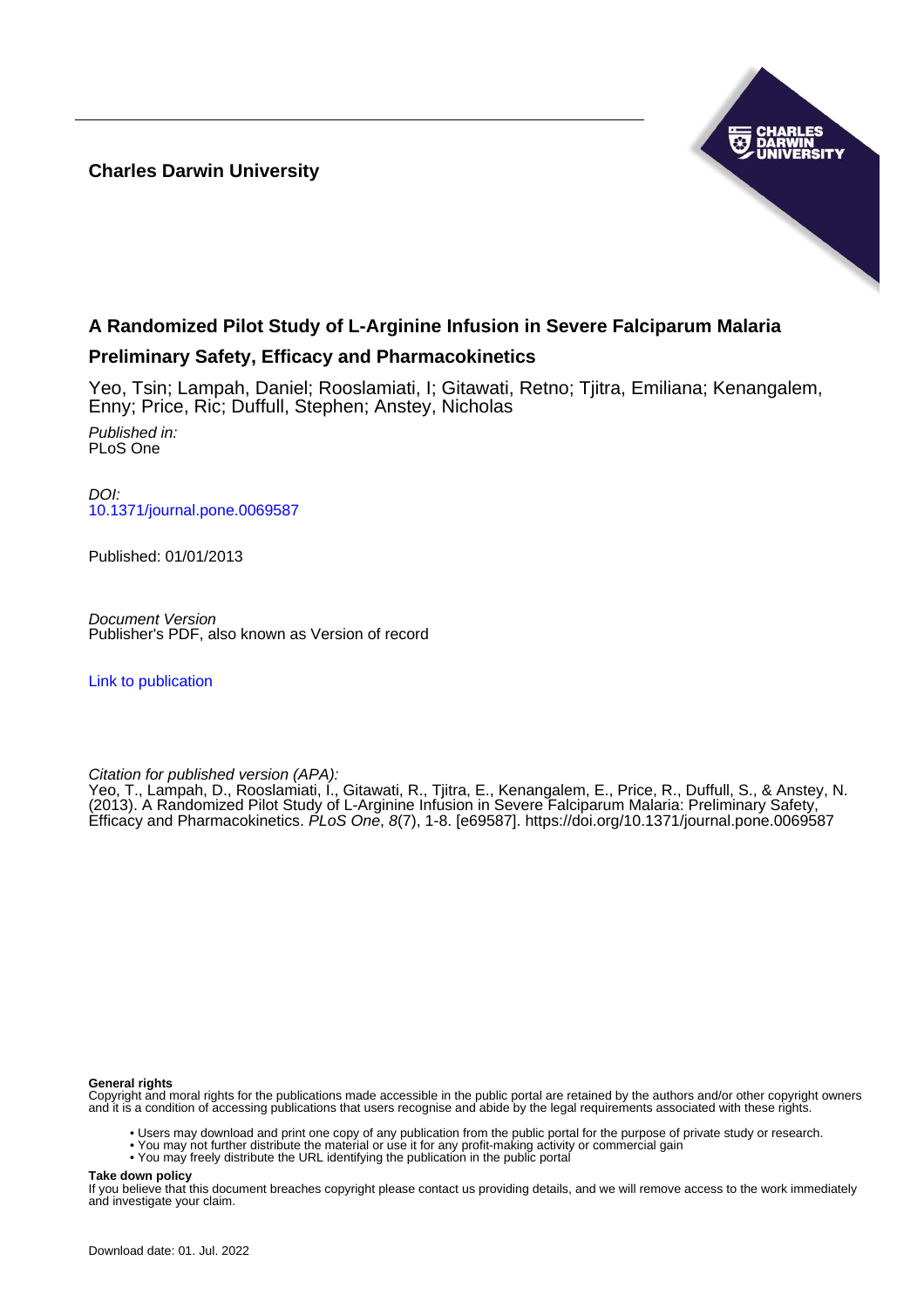# A Randomized Pilot Study of L-Arginine Infusion in Severe Falciparum Malaria: Preliminary Safety, Efficacy and Pharmacokinetics

# Tsin W. Yeo $^{1,4}$ \*, Daniel A. Lampah $^2$ , Indri Rooslamiati $^3$ , Retno Gitawati $^3$ , Emiliana Tjitra $^3$ , Enny Kenangalem<sup>2</sup>, Ric N. Price<sup>1,4,5</sup>, Stephen B. Duffull<sup>6</sup>, Nicholas M. Anstey<sup>1,4</sup>

1 Global Health Division, Menzies School of Health Research and Charles Darwin University, Darwin, NT, Australia, 2 Menzies School of Health Research-National Institute of Health Research and Development Research Program, and District Ministry of Health, Timika, Papua, Indonesia, 3National Institute of Health Research and Development, Jakarta, Indonesia, 4 Division of Medicine, Royal Darwin Hospital, Darwin, NT, Australia, 5 Centre for Tropical Medicine, Nuffield Department of Clinical Medicine, University of Oxford, Oxford, United Kingdom, 6 School of Pharmacy, University of Otago, Dunedin, New Zealand

# Abstract

Background: Decreased nitric oxide (NO) and hypoargininemia are associated with severe falciparum malaria and may contribute to severe disease. Intravenous L-arginine increases endothelial NO in moderately-severe malaria (MSM) without adverse effects. The safety, efficacy and pharmacokinetics of L-arginine or other agents to improve NO bioavailability in severe malaria have not been assessed.

Methods: In an open-label pilot study of L-arginine in adults with severe malaria (ARGISM-1 Study), patients were randomized to 12 g L-arginine hydrochloride or saline over 8 hours together with intravenous artesunate. Vital signs, selected biochemical measures (including blood lactate and L-arginine) and endothelial NO bioavailability (using reactive hyperemia peripheral arterial tonometry [RH-PAT]) were assessed serially. Pharmacokinetic analyses of L-arginine concentrations were performed using NONMEM.

Results: Six patients received L-arginine and two saline infusions. There were no deaths in either group. There were no changes in mean systolic (SBP) and diastolic blood pressure (DBP) or other vital signs with L-arginine, although a transient but clinically unimportant mean maximal decrease in SBP of 14 mmHg was noted. No significant changes in mean potassium, glucose, bicarbonate, or pH were seen, with transient mean maximal increases in plasma potassium of 0.3 mmol/L, and mean maximal decreases in blood glucose of 0.8 mmol/L and bicarbonate of 2.3 mEq/L following Larginine administration. There was no effect on lactate clearance or RH-PAT index. Pharmacokinetic modelling  $(n=4)$ showed L-arginine concentrations 40% lower than predicted from models developed in MSM.

Conclusion: In the first clinical trial of an adjunctive treatment aimed at increasing NO bioavailability in severe malaria, Larginine infused at 12 g over 8 hours was safe, but did not improve lactate clearance or endothelial NO bioavailability. Future studies may require increased doses of L-arginine.

Trial Registration: ClinicalTrials.gov NTC00616304

Citation: Yeo TW, Lampah DA, Rooslamiati I, Gitawati R, Tjitra E, et al. (2013) A Randomized Pilot Study of L-Arginine Infusion in Severe Falciparum Malaria: Preliminary Safety, Efficacy and Pharmacokinetics. PLoS ONE 8(7): e69587. doi:10.1371/journal.pone.0069587

Editor: Thomas L. Richie, Naval Medical Research Center, United States of America

Received December 14, 2012; Accepted June 10, 2013; Published July 29, 2013

Copyright: © 2013 Yeo et al. This is an open-access article distributed under the terms of the Creative Commons Attribution License, which permits unrestricted use, distribution, and reproduction in any medium, provided the original author and source are credited.

Funding: The study was funded by the Australian National Health and Medical Research Council (NHMRC ICRG ID 283321, grants 605807 and 496600, and fellowships to NMA and TWY) and the Wellcome Trust (ICRG GR071614MA and senior fellowship to RNP). The funders had no role in study design, data collection and analysis, decision to publish, or preparation of the manuscript.

Competing Interests: The authors have declared that no competing interests exist.

\* E-mail: tsin.yeo@menzies.edu.au

# Introduction

The outcome of adults with severe malaria has improved with use of intravenous artesunate compared to quinine [1,2]. However, case-fatality rates remain as high as 30%, with no survival benefits noted in the first 48 hours of therapy in adults [1]. Adjunctive agents targeting underlying pathogenesis may be needed to further improve the outcome. Key mechanisms underlying the pathogenesis of severe and fatal falciparum malaria are microvascular obstruction and impaired organ perfusion

resulting from cytoadherence of parasitized red cells to activated endothelial cells, impaired microvascular reactivity and endothelial dysfunction associated with impaired bioavailability of endothelial nitric oxide [3,4,5,6].

Nitric oxide (NO) bioavailability is reduced in both African children with cerebral malaria [7], and Asian and Melanesian adults with severe falciparum malaria [8]. Mechanisms which may decrease endothelial NO bioavailability in severe malaria include impaired nitric oxide synthase 2 (NOS2) expression [7], hypoargininemia [8,9,10], quenching by cell-free haemoglobin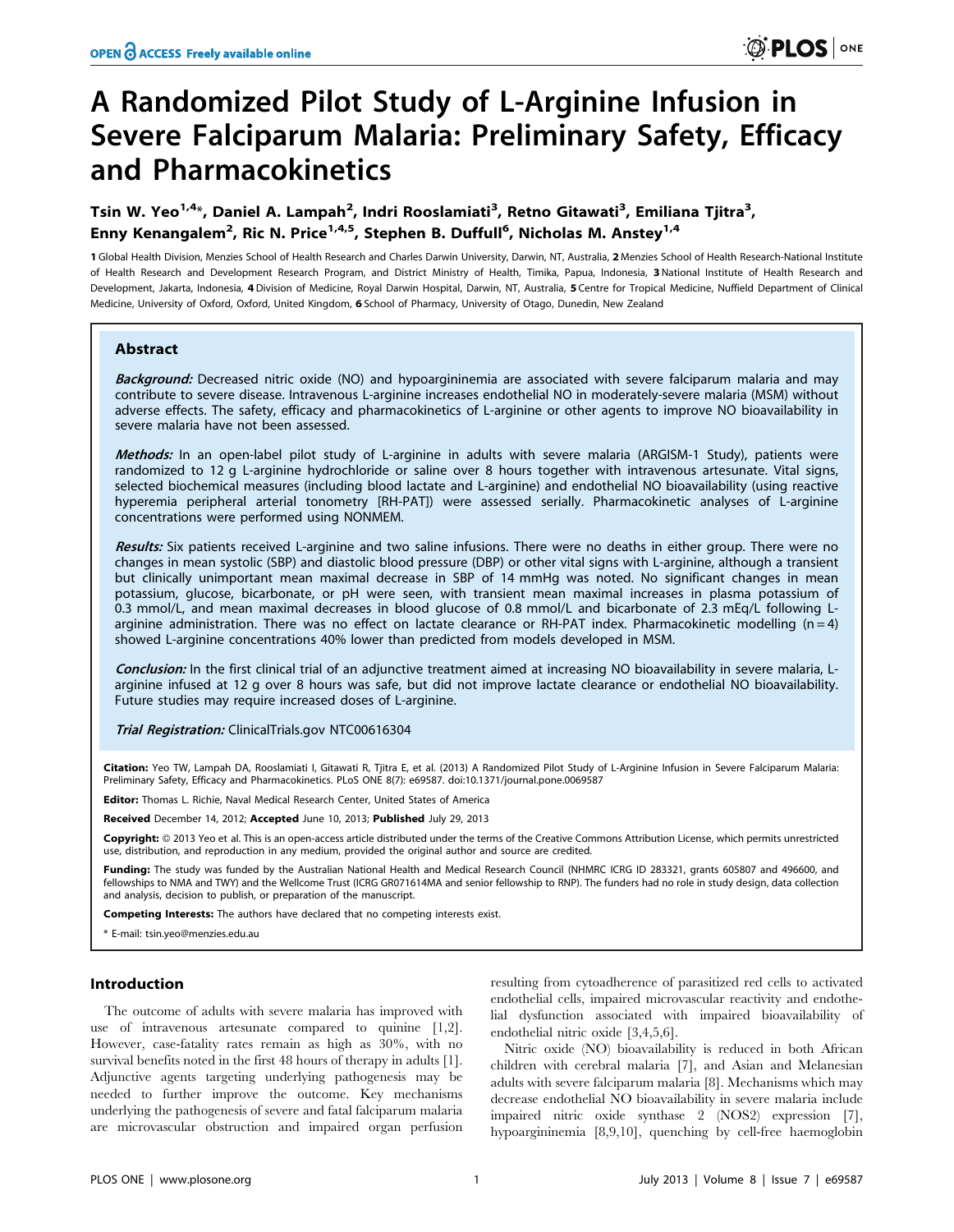[11], and increased concentrations of the nitric oxide synthase inhibitor, asymmetrical dimethylarginine (ADMA) [12]. Endothelial NO production relies on movement of L-arginine from the extracellular to intracellular compartment using the cationic amino acid transporter-1 (CAT-1) with a half-saturating concentration (Km) of 100–150  $\mu$ mol/L [13]. Plasma L-arginine concentrations in severe malaria are low in both African children and Asian adults and increase with clinical recovery [8,9,10]. We have previously shown that infusion of L-arginine in doses of 3 g, 6 g and 12 g over 30 minutes in adults with moderately severe malaria (MSM) increased endothelial and pulmonary NO bioavailability in a dose-dependent manner with minimal adverse effects [8,14]. Pharmacokinetic modelling of L-arginine in MSM demonstrated the half-life of exogenous L-arginine was significantly reduced compared to healthy adults [15]. Simulations of dosing schedules predicted a L-arginine dose of 12 g given over 8 hours would result in concentrations above the Km of CAT-1 in 75% of patients  $[15]$ .

There have been no previous clinical studies of agents to improve NO bioavailability in severe malaria. Based on the safety, efficacy and pharmacokinetic findings in moderately severe malaria, we conducted a study of intravenous L-arginine infusion in Indonesian adults with severe malaria (ARGISM-1 Study). We evaluated the safety and efficacy profile, including the changes on vital signs, electrolytes and acid base status, lactate clearance and endothelial NO bioavailability, and performed a preliminary pharmacokinetic analysis.

# Methods

#### Study Site, Participants and Ethics Statement

The protocol for this trial and supporting CONSORT checklist are available as supporting information; see Checklist S1 and Protocol S1. The ARGISM-1 study was conducted at Mitra Masyarakat Hospital, Timika, Papua, Indonesia, an area with unstable malaria transmission. Written informed consent was obtained from patients or relatives if they were comatose or too ill. The study was approved by the ethics committees of the National Institute of Health Research and Development, Indonesia, and the Menzies School of Health Research, Australia. The study was registered at clinicaltrials.gov as NTC00616304. The funders had no role in the study design, data collection, analysis, decision to publish or preparation of the manuscript.

Patients from 18–60 years of age with severe malaria (SM) were enrolled. SM was defined as having  $\geq$ 1 modified WHO severity criteria including i) acute renal failure (creatinine $>265 \text{ \mu}$ mol/L), ii) hyperbilirubinemia (total bilirubin $>50 \text{ \mu mol/L}$  with either renal impairment (creatinine>130 µmol/L), or parasitemia of  $\geq$ 100,000/µL), iii) blackwater fever, iv) hyperparasitemia (>10% parasitized red cells), v) cerebral malaria (Glasgow Coma Score $\leq$ 11), vi) hypoglycemia (glucose $\leq$ 2.5 mmol/L), vi) respiratory distress (respiratory rate $>32/\text{min}$ , and the presence of Plasmodium falciparum parasitemia as used previously [8,16]. Clinical criteria for exclusion included pregnancy or breastfeeding, systolic blood pressure of  $\leq 90$  mmHg after fluid resuscitation, having received anti-malarials longer than 18 hours prior to admission, significant comorbidities (including diabetes mellitus, and pre-existing cardiac, renal or hepatic disease), known allergies to L-arginine, clinical evidence of bacterial infection, current use of spironolactone, oral nitrates, phosphodiesterase inhibitors, alpha-blocking antihypertensive agents, and L-arginine. Hematological and biochemical exclusions were hemoglobin levels of  $<$  60 g/L, venous potassium  $>$  5.5 meq/L, chloride  $>$ 110 meq/L, and bicarbonate  $\leq 15$  meq/L.

## Study Design

All patients with suspected severe malaria were identified at the emergency department or outpatient clinics. On confirmation of severe malaria, patients were screened for any exclusion criteria, and if negative, informed consent was obtained. Patients were then randomized in a 2:1 ratio to receive either L-arginine or placebo with allocation concealed in a sealed opaque envelope. The randomization sequence and envelopes were prepared by individuals not directly involved in the study. After randomization, patients underwent a standardized history and physical examination and were monitored in a high dependency unit for at least 24 hours after the start of intravenous L-arginine or saline infusion. Larginine hydrochloride (Phebra, Sydney, Australia) was administered as a 12 g dose diluted to 10% in normal saline and given by an infusion pump over 8 hours, with a similar volume of normal saline being used in patients randomized to placebo. Patients had continuous electrocardiogram monitoring throughout and up to one hour after the end of the infusion. Vital signs including systolic (SBP) and diastolic blood pressure (DBP), respiratory rate (RR), pulse rate (PR), Glasgow Coma Score (GCS) and temperature were recorded at regular intervals during and after infusions. Oxygen saturation and blood methemoglobin concentrations were measured using a pulse co-oximeter (Masimo Rad 7, California). Hemoglobin and leukocyte counts were measured by Coulter counter at baseline and venous blood was drawn into lithium heparin tubes at 0, 1, 2, 4, 8, 9, 12 and 24 hours after the start of infusion. A hand held biochemical analyzer (i-STAT Corp) was used to measure venous potassium, chloride, bicarbonate and lactate at these time points [14]. Endothelial function was measured non-invasively at 0, 1, 8, 9 and 24 hours by the change in pulse wave amplitude of the digits by peripheral arterial tonometry (EndoPAT) in response to reactive hyperemia, giving a RH-PAT Index as described previously [8]. The pulse wave amplitude in RH-PAT is at least 50% dependent on endothelial NO production and internal validation and repeatability of RH-PAT in this population have previously been reported [8,17]. RH-PAT is also associated with lactate in severe malaria suggesting it may also reflect function in the systemic microvasculature [8]. We also measured microvascular reactivity using near infrared resonance spectroscopy as previously described [6]. All patients were managed by non-study hospital physicians and treated with intravenous artesunate and antibiotics using standard hospital protocols and were followed up until discharge.

Pre-specified criteria for cessation of the infusions were extravasation, a decrease in the SBP of  $>25$  mmHg from baseline or to below 80 mmHg, venous potassium of  $\geq 6.5$  meq/L or ECG changes consistent with hyperkalemia, anaphylaxis, a venous blood glucose  $\leq$ 3 mmol/L, bicarbonate  $\leq$ 10 meq/L, pH  $\leq$ 7.1 or methemoglobin level  $>12\%$ .

# L-arginine Concentration Measurements

Venous blood was centrifuged within 20 minutes to obtain plasma and immediately stored at  $-70^{\circ}$ C. Amino acids were extracted from 50  $\mu$ l of plasma after the addition of 50  $\mu$ l of an internal standard (norleucine) and 200 µl of cold ethanol. Deproteinized plasma was derivatized with AccQFluor reagent (Waters Corp., Milford, MA), and amino acids were measured by high-performance liquid chromatography (Shimadzu, Kyoto, Japan) as previously described [8]. The limits of detection were 1.6  $\mu$ M, and the limit of quantification was 4.9  $\mu$ M. Inter and intraday coefficient of variation was 4.1 and 1.2.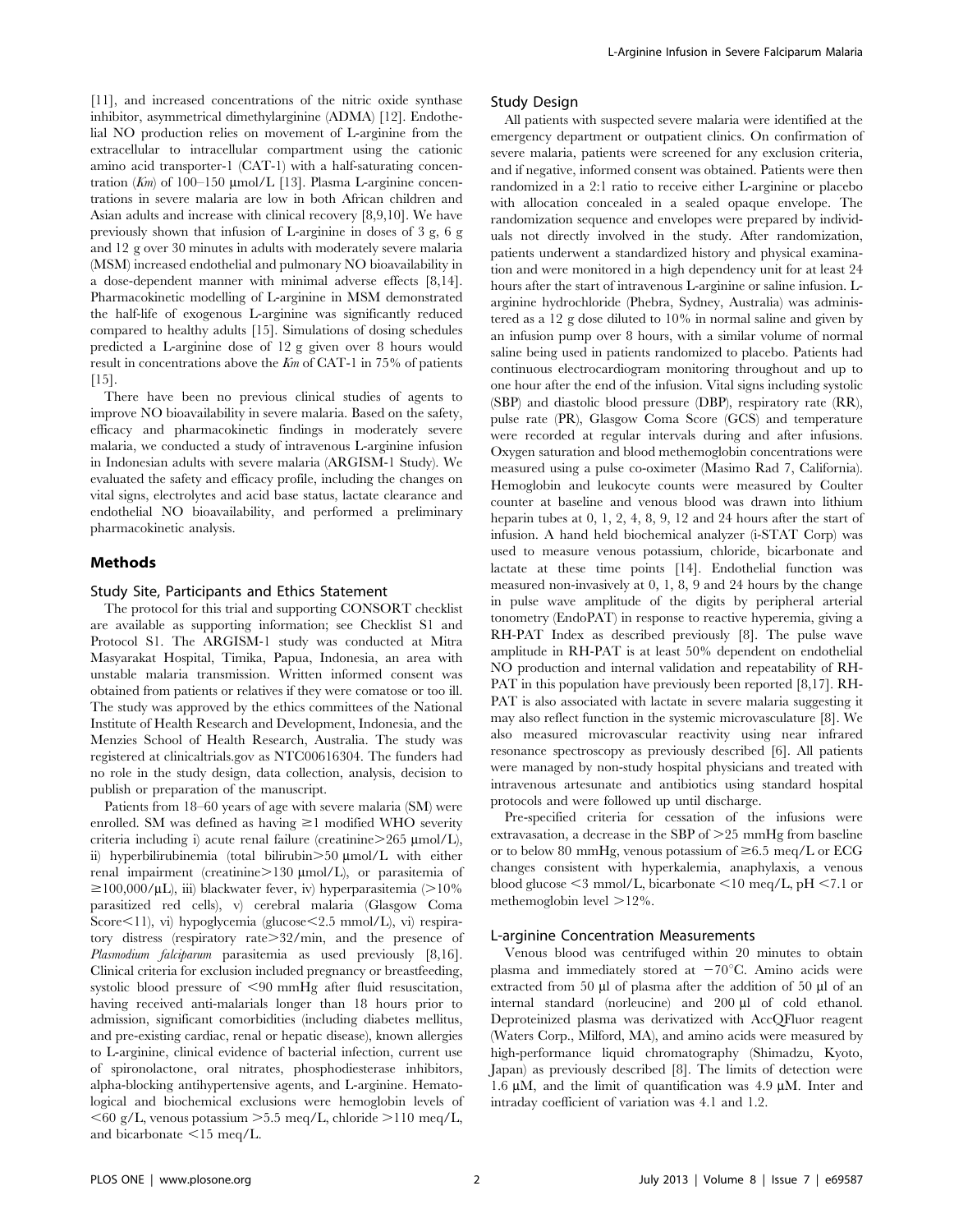# Population Pharmacokinetic Modelling

We used a model derived from a previous study of moderately severe malaria which was a two compartmental model with first order elimination [15], as an initial construct to explore the data from the patients with severe malaria. A first order conditional estimation method with interaction was used to analyse the data using NONMEM (version 6), with the G77 FORTRAN compiler. Model suitability was evaluated with standard goodness-of-fit criteria including objective function, parameter estimates, between-subject variability and diagnostic plots. Compartmental models were parameterized in terms of volumes of distribution (V), and clearances.

# Statistical Methods

Mean values of the vital signs and biochemical parameters before infusion were compared to mean values obtained during and after infusion using a paired t-test (for continuous variables with a normal distribution or variables log transformed to a normal distribution). If parameters were not normally distributed, values before and after infusion were compared by the Wilcoxon Signed Rank Test. Because analysis in this manner could mask transient but potentially clinically significant changes in a minority of subjects, we also analyzed the maximum change in the vital signs and biochemical markers at any time during and up to two hours after L-arginine infusion compared to baseline readings. This gave a ''worst-case scenario'', however transient, for each marker. The mean of the pre-infusion values in each patient was subtracted from the lowest (SBP, DBP, glucose, bicarbonate, pH) and highest (pulse rate, respiratory rate, potassium, chloride and anion gap) measurement during infusion or in the two hours following infusion and expressed as mean maximum change. Relationships between maximum change and the dose weight ratio (calculated as mg/kg) were assessed by Spearman's rank correlation coefficient  $(\rho)$ . Sample size calculation estimated 20 patients should be randomized to L-arginine and 8 to saline to detect a 20 per cent difference in endothelial function. All analyses were performed with Stata 11 (Statacorp). A two sided value of  $p<0.05$  was considered significant.

# Results

#### Patients

Eight patients were enrolled in the study from  $1<sup>st</sup>$  February 2008 to  $28<sup>th</sup>$  February 2009; six received L-arginine and two, saline (Figure 1). Local circumstances, including difficulties in accessing the field site, prevented continuation of the study but did not affect the preceding conduct of the study. In patients who received Larginine, four had one severity criterion (three with cerebral malaria and one with hyperbilirubinemia), one had two criteria (acute renal failure and hyperbilirubinemia) and one had four severity criteria (cerebral malaria, acute renal failure, hyperbilirubinemia, and blackwater fever). In those who received saline, one patient had one severity criterion (cerebral malaria) and one had four criteria (cerebral malaria, respiratory distress, hyperbilirubinemia, and hyperparasitemia). All the patients were treated with intravenous artesunate and six received additional antibiotics. One patient with acute renal failure received peritoneal dialysis but went on to recover renal function, and there were no deaths in the study. The patients' baseline details are shown in Table 1.

#### Clinical Adverse Effects during L-arginine Infusion

There were no significant clinical adverse effects in any patient; in particular, there were no allergic reactions, convulsions, pain, rash, swelling or erythema at the infusion site. In the two patients who were not comatose, there was no increase in severity of nausea, vomiting, headache or prostration during or after the Larginine infusion.

# Effect of L-arginine on Vital Signs, Cardiac Rhythm, Concentrations of Methemoglobin

There was no difference in coma recovery times between patients who received L-arginine (mean 35 hours [range 12–69 hours]) and those who received saline (34 and 40 hours). There was no significant effect on the mean pulse and respiratory rate before and after infusion of L-arginine and there were no notable changes on the electrocardiogram. There were no clinically significant changes in the mean systolic or diastolic blood pressure during and up to 16 hours after the end of the infusion in patients who received L-arginine (Figure 2A and 2B) or saline. However, the mean maximum change in the systolic blood pressure during the infusion in those who received L-arginine was-14 mmHg (range  $-11$  to  $-19$  mmHg) (paired T-test, p $\leq 0.001$ ) compared to  $-0.5$  mmHg (range 0 to  $-1$  mmHg) with saline; **Table 2.** The change in the mean maximal diastolic blood pressure in those receiving L-arginine was  $-12$  mmHg, (range  $-6$  to  $-16$  mmHg) (paired T-test;  $p = 0.003$ ) compared to  $-6$  mmHg (range  $-2$  to  $-10$  mmHg) with saline; Table 2. There was a significant correlation between the maximal fall in systolic ( $\rho = -0.82$ ,  $p = 0.04$ ) and diastolic ( $p = -0.85$ ,  $p = 0.03$ ) blood pressure with increasing mg per kg L-arginine doses. There were no differences noted in the maximum changes in pulse rate, respiratory rate and methemoglobin levels between the groups.

# Effect of L-arginine on Electrolytes, pH and Glucose

There were no clinically significant changes in the mean values of potassium, chloride, glucose, pH, anion gap and bicarbonate during and up to 16 hours after infusion compared to pre-infusion levels; Figure 3A, 3B, 3C and 3D. Significant but transient and clinically unimportant differences (by paired T-test) were noted in the maximal change of potassium, chloride and glucose following L-arginine infusion, Table 2. The mean baseline bicarbonate concentrations or pH in those that received L-arginine or saline are shown in Table 1 and the maximal decreases in bicarbonate and pH in Table 2. There was no relationship noted between the maximal change in potassium, chloride, glucose or bicarbonate with increasing mg per kg L-arginine doses.

# Effect of L-arginine on Lactate Clearance and Endothelial Function

Only 5 patients (4 L-arginine and 1 saline) had elevated blood lactate  $(>= 2 \text{ mmol/L})$  at baseline, with the baseline lactate being higher in the two patients randomized to receive saline **Table 1**. The lactate clearance rate did not appear to be different between the patients who received L-arginine or saline, however the small numbers of patients did not allow us to formally compare the groups. Six patients (4 L-arginine and 2 saline) had impaired endothelial function (defined as  $R$ H-PAT index  $\leq$ 1.67) at baseline. There was also no difference in the change in endothelial function during and up to one hour after infusion of L-arginine  $(p = 0.3)$  or saline compared to baseline; **Figure 4**. There was also no change in microvascular reactivity during and after L-arginine infusion.

#### Preliminary Pharmacokinetics of L-arginine after Infusion

National changes in the implementation of pre-existing materials transfer agreements pertaining to sample export meant that serial measures of L-arginine could only be measured in the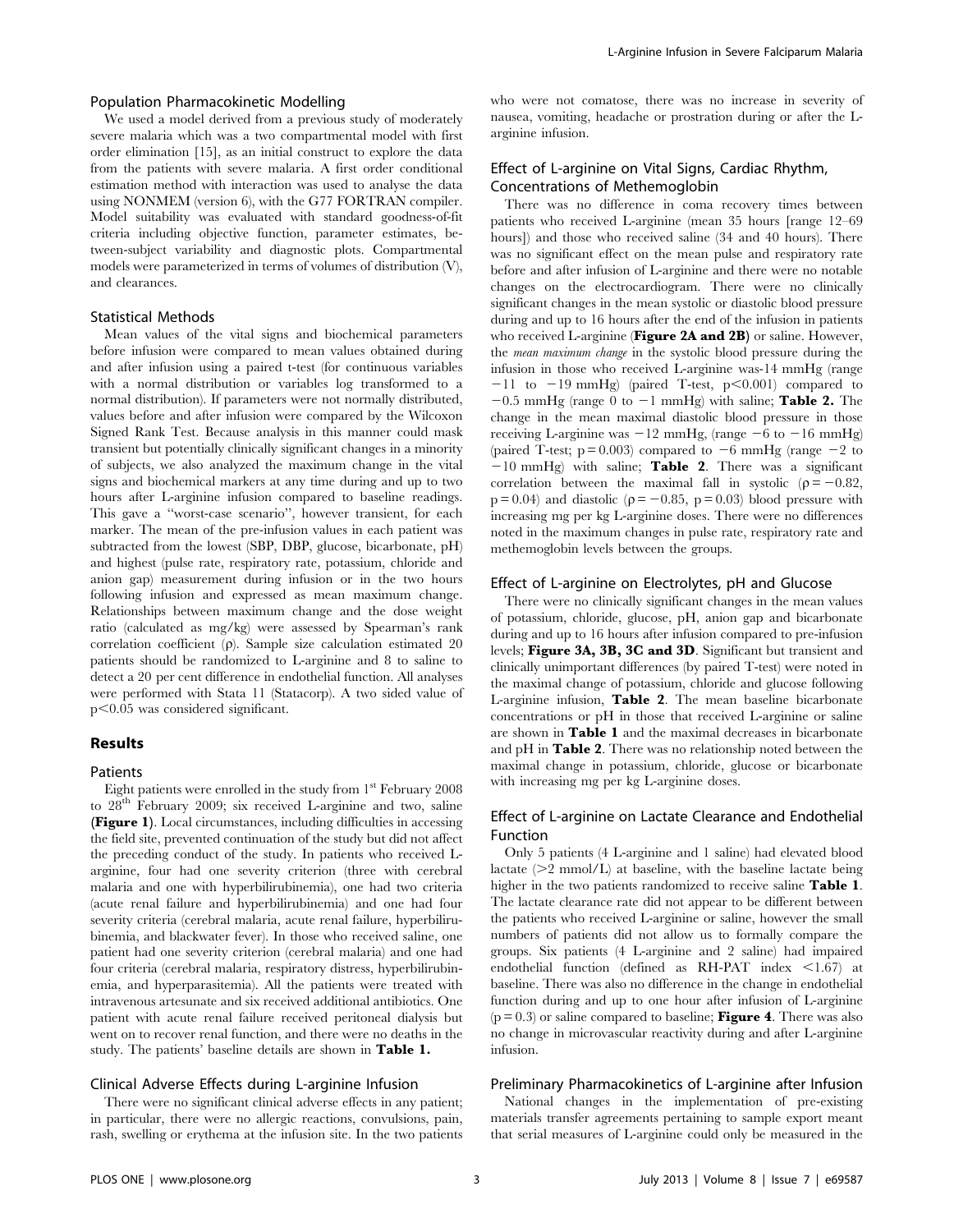#### **CONSORT Flow Diagram**



# Figure 1. Flow diagram of patients screened and enrolled for the ARGISM-1 study. doi:10.1371/journal.pone.0069587.g001

Table 1. Baseline characteristics and laboratory results in severe malaria patients.

|                                                             | <b>L-arginine Infusion Group</b> | <b>Saline Infusion Group</b> |
|-------------------------------------------------------------|----------------------------------|------------------------------|
| Number of patients                                          | 6                                | $\overline{2}$               |
| Mean age (year; range)                                      | 31.5 (18 to 55)                  | 35.5 (27 to 44)              |
| No (%) of males                                             | 4(66%)                           | 2 (100%)                     |
| Mean weight (kg; range)                                     | 59 (45 to 70)                    | 57.5 (55 to 60)              |
| No (%) of Papuan Highlanders                                | 4(66%)                           | 2 (100%)                     |
| Mean no of days before admission (range)                    | $1.2$ (1 to 2)                   | 1(1 to 1)                    |
| Mean systolic blood pressure (mmHg; range)                  | 115 (94 to 141)                  | 106 (98 to 114)              |
| Mean pulse rate (beats/minute; range)                       | 87 (74 to 99)                    | 88 (81 to 95)                |
| Mean respiratory rate (breaths/min; range)                  | 23 (21 to 25)                    | 28 (24 to 32)                |
| Mean temperature (°C; range)                                | 36.9 (36.3 to 38)                | 36.3 (36.2 to 36.4)          |
| Mean methemoglobin level (%; range)                         | $1.2$ (0.9 to $1.8$ )            | $1.2$ (1.1 to 1.3)           |
| Mean leukocyte count $(10^3/\mu L, \text{range})$           | 10.3 (7.4 to 11.9)               | 9.1 (7.1 to 11.1)            |
| Mean haemoglobin count (g/dl, range)                        | 13.2 (12.9 to 14.3)              | 13.7 (11.6 to 16.3)          |
| Mean L-arginine plasma concentration (umol/L, range)        | 56 (32 to 95)                    | 62 (48 to 76)                |
| Mean lactate concentration (mmol/L, range)                  | $2.3$ (1.2 to 3.3)               | 3.8 $(3.3 \text{ to } 4.4)$  |
| Mean bicarbonate concentration (mmol/L; range)              | 22.7 (17.4 to 26.9)              | 20.7 (18.6 to 22.8)          |
| Mean potassium concentration (mmol/L; range)                | 3.8 $(3.5 \text{ to } 4.1)$      | $3.8$ (3.8 to 3.8)           |
| Mean glucose concentration (mmol/L; range)                  | 6.6 (4 to 9.2)                   | 6.85 (5.6 to 8.1             |
| Mean plasma phosphate (meq/L; range)                        | $1.2$ (0.6 to 2.5)               | 1.1 $(0.7 \text{ to } 1.5)$  |
| Geometric mean parasite density (parasites/ $\mu$ L; range) | 42300 (6660 to 148296)           | 258505 (95359 to 700848)     |

doi:10.1371/journal.pone.0069587.t001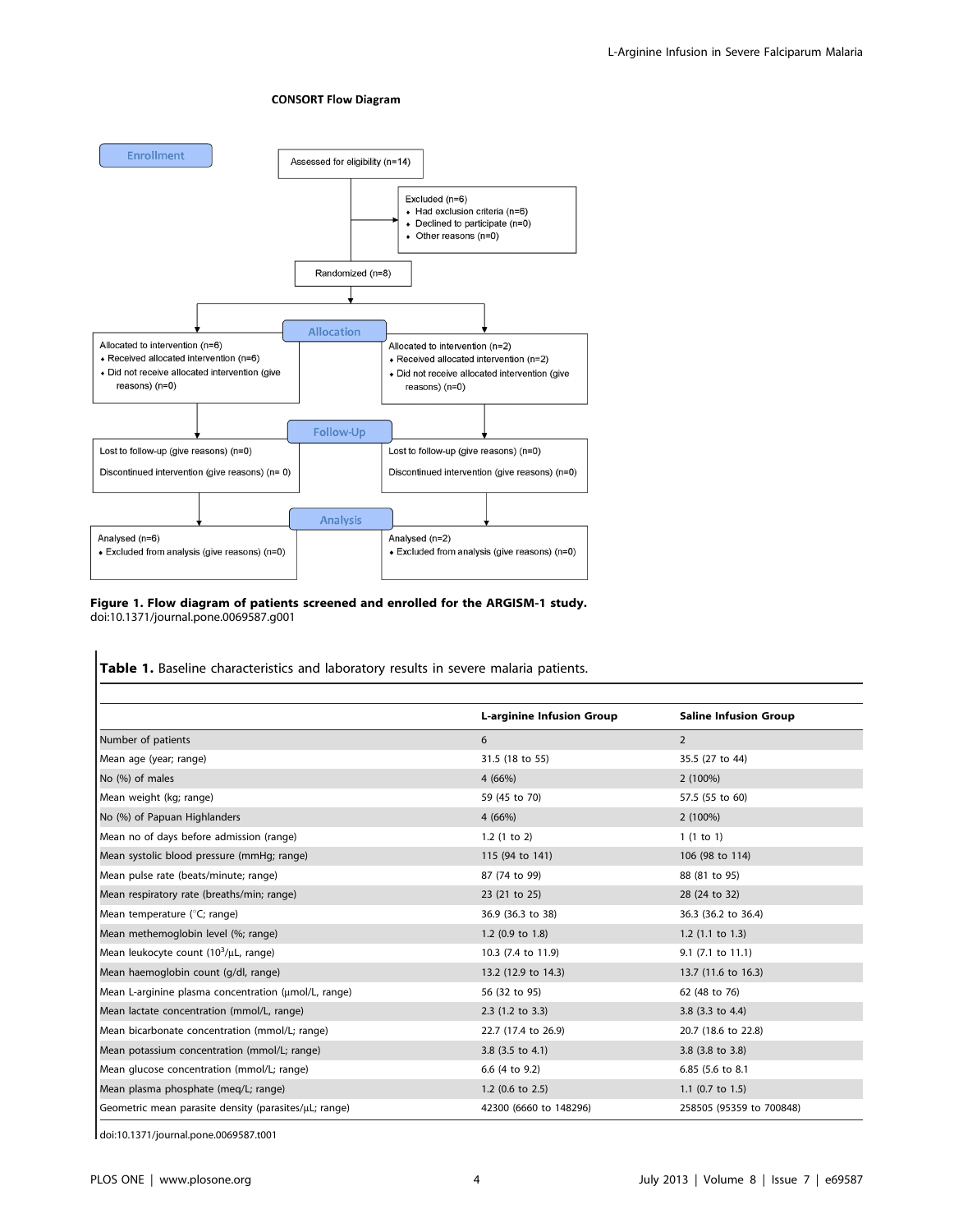

Figure 2. a. Profile of the systolic blood pressure of patients before, during and one hour after receiving L-arginine. Dotted lines indicate patients who received saline. L-arginine was infused between zero and eight hours. b. Profile of the diastolic blood pressure of patients before, during and one hour after receiving L-arginine. Dotted lines indicate patients who received saline. doi:10.1371/journal.pone.0069587.g002

first five of the eight patients enrolled (four L-arginine and one saline). These results represent a preliminary assessment of the pharmacokinetic behavior of L-arginine in patients with SM and the time-concentration curves for plasma L-arginine concentrations are shown in **Figure 5**. In these analyses we used the same 2compartment structural model with a polynomial model for placebo (patients who did not receive arginine) as was used in the previous population pharmacokinetic analysis of patients with moderately severe malaria [15]. For this preliminary data set the values of peripheral volume and intercompartmental clearance were fixed as their values could not be estimated based on the data from five patients. The fixed effects values of the change from baseline of L-arginine in the patient who received only saline were estimated based on the model from MSM and the parameter values were found to be similar to those for MSM. This model provided an acceptable description of the L-arginine data, based on individual plots of predicted and observed data versus time, from the 5 SM patients. From data from the 4 patients who received L-arginine infusion, the between subject variance (BSV) was able to be estimated for clearance (CL) only. The data would not support consideration of BSV terms on other parameters (such as baseline and V1). Pharmacokinetic parameters derived from the severe malaria patients are presented in table 3 and compared with those previously derived in moderately severe malaria. There

| Table 2. Maximum change in parameters at any time during |  |  |
|----------------------------------------------------------|--|--|
| and up to one hour after L-arginine infusion.            |  |  |

| L-arginine                      | Saline                       |
|---------------------------------|------------------------------|
| $-14$ (-11 to -20)              | $-1$ (-1 to -1)              |
| $-12$ (-6 to $-15$ )            | $-6$ ( $-2$ to $-10$ )       |
| $0.3$ (0.2 to 0.7)              | $-0.1$ (-0.2 to $-0.1$ )     |
| $-2.3$ (0 to $-4.4$ )           | $0.5$ (-1 to 2)              |
| $-0.02$ ( $-0.007$ to $-0.04$ ) | $0.03$ (0 to $0.07$ )        |
| $2.8(2 \text{ to } 3)$          | 2.5(0 to 5)                  |
| $-0.8$ (-1.4 to -0.1)           | 1.05 $(0.4 \text{ to } 1.7)$ |
|                                 |                              |

Mean maximum change (range).

doi:10.1371/journal.pone.0069587.t002

were too few patients in this study to consider the influence of covariates.

#### Discussion

This is the first clinical trial of an adjunctive treatment aimed at increasing NO bioavailability in severe malaria. In this study Larginine was given intravenously to adults with severe falciparum malaria at the dose of 12 g over 8 hours. There were no clinically significant adverse effects on symptoms, vital signs, selected biochemical measures and acid base status. No improvements in lactate clearance time or endothelial function were noted, though only 4 of 6 patients who received L-arginine had abnormal baseline values for lactate and endothelial function. Pharmacokinetic analysis of L-arginine demonstrated the clearance was approximately 40% higher in severe malaria, with concentrations lower than those predicted from a previous model developed in moderately severe malaria [15]. However, the small numbers of patients in each group do not permit us to make definite conclusions.

The effects of L-arginine in decreasing blood pressure are thought to be due to increased endothelial nitric oxide (NO) production [18]. The lack of decrease in mean blood pressure with L-arginine infused at 1.5 g/hour contrasted with the findings from our previous study in MSM where 12 g was given at a rate of 24 g/hour. In that study, a decrease in the mean systolic and diastolic pressure was noted towards the end of the 12 g but not the 3 g or 6 g infusions. However, our results are in agreement with a study of adult sepsis given L-arginine at 1.1 g/hour for 3 days [19], where no hemodynamic effects were reported. In contrast to the lack of change in mean systolic BP, there was a transient but statistically significant change in mean maximal decrease in systolic and diastolic blood pressure following Larginine infusion. Both were highly correlated with the L-arginine dose/body weight ratio, suggesting a transient dose-related increase in NO production.

Consistent with our previous study, there was no statistically significant change in the mean plasma potassium concentrations, but a transient and statistically significant but clinically unimportant mean maximal increase in potassium concentration in patients given L-arginine compared to pre-infusion levels. The mean maximal ranges of increase were 0.2 to 0.7 meq/L and no patient had a potassium concentration higher than 5 meq/L, including the patients with acute renal failure. This was comparable to increases previously seen in patients with moderately-severe malaria given 6 g over 30 minutes but lower than those given 12 g in the same time period [14]. The increase is thought to result from increased L-arginine uptake by the cells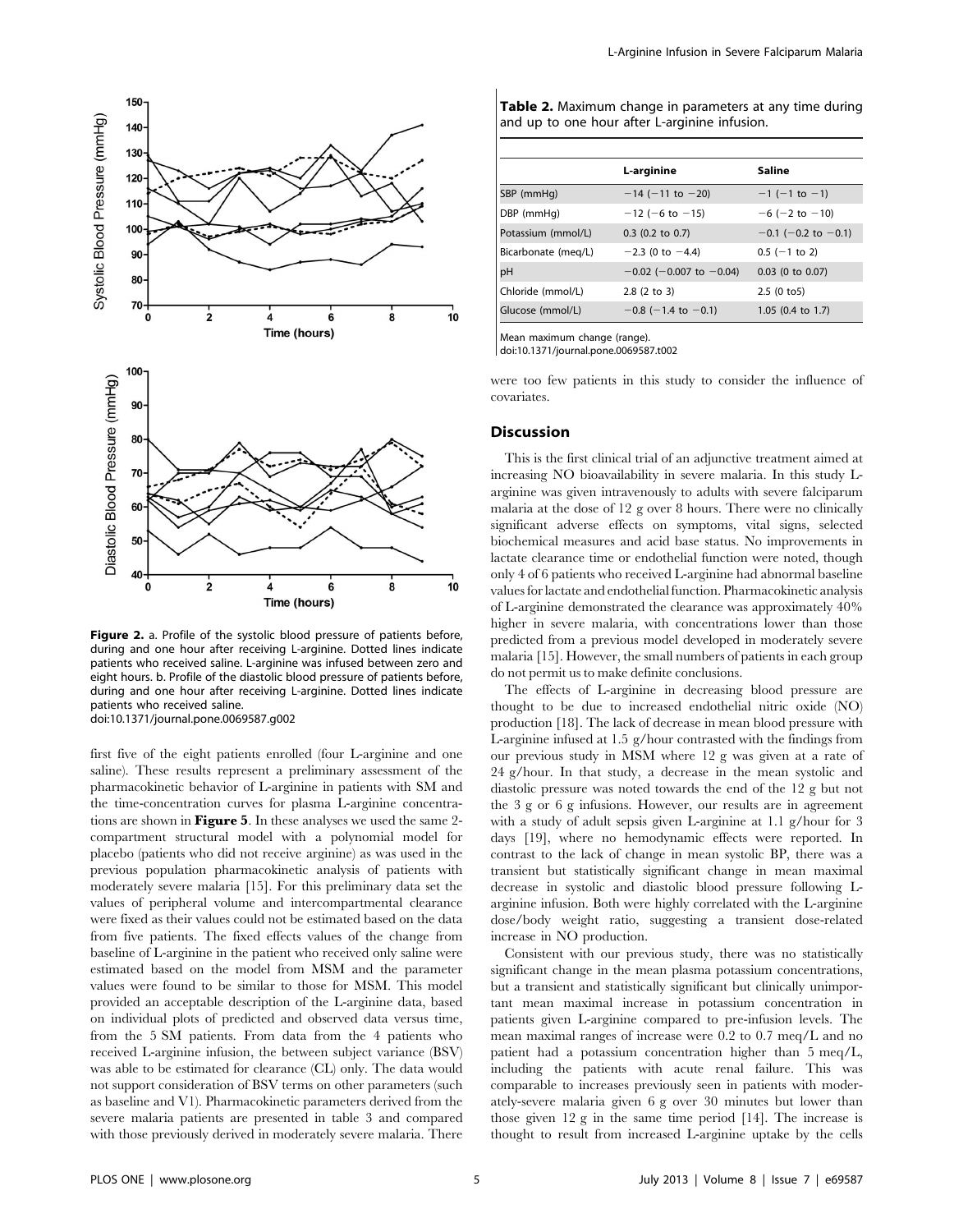

Figure 3. a. Profile of the venous potassium concentration of patients before, during and three hours after receiving L-arginine. Broken lines indicate patients with acute renal failure and dotted lines indicate patients who received saline. L-arginine was infused between zero and eight hours. b. Profile of the venous bicarbonate concentrations of patients before, during and three hours after receiving L-arginine. Broken lines indicate patients with acute renal failure and dotted lines indicate patients who received saline. c. Profile of the venous blood glucose concentrations of patients before, during and three hours after receiving L-arginine. Broken lines indicate patients with acute renal failure and dotted lines indicate patients who received saline. d. Profile of the venous blood chloride concentrations of patients before, during and three hours after receiving L-arginine. Broken lines indicate patients with acute renal failure and dotted lines indicate patients who received saline.

doi:10.1371/journal.pone.0069587.g003

with subsequent movement of intracellular potassium to the extracellular space [20]. There was also a statistically significant but clinically unimportant mean maximal decrease in glucose concentration, but again not when mean change was evaluated. These changes were again consistent with those seen in our previous study and were not close to the range where replacement is required. The lack of a clear dose relationship between Larginine for both the maximal increase in potassium and the decrease in glucose may also indicate that L-arginine was not causal and that other mechanisms may be involved.

The only commercially available intravenous L-arginine formulation is the hydrochloride form which contains 4.75 meq of hydrogen and chloride ions per gram. In MSM patients, there was a dose-dependent relationship between L-arginine with decreases in bicarbonate and pH, and an increase in chloride [14]. In this pilot study, patients with metabolic acidosis with bicarbonate concentrations of less than 15 meq/L were excluded. There was a transient statistically significant decrease in bicarbonate concentrations in the maximal but not mean change following L-arginine infusion. There was also a significant but clinically unimportant mean maximal increase in chloride of 2.8 mmol/L compared to baseline, although this was not different to the 2.5 mmol/L change seen in those given saline. The lack of change in the pH and lactate suggest that the effect on overall acid base status was clinically unimportant. The stable anion gap and increase in chloride suggests the bicarbonate decrease was due to hydrogen and chloride contained in the L-arginine. Other agents used to increase NO bioavailability such as inhaled NO, can



Figure 4. RH-PAT index profile pre-infusion, one hour and eight hours after infusion of L-arginine. Dotted lines indicate patients who received saline.

doi:10.1371/journal.pone.0069587.g004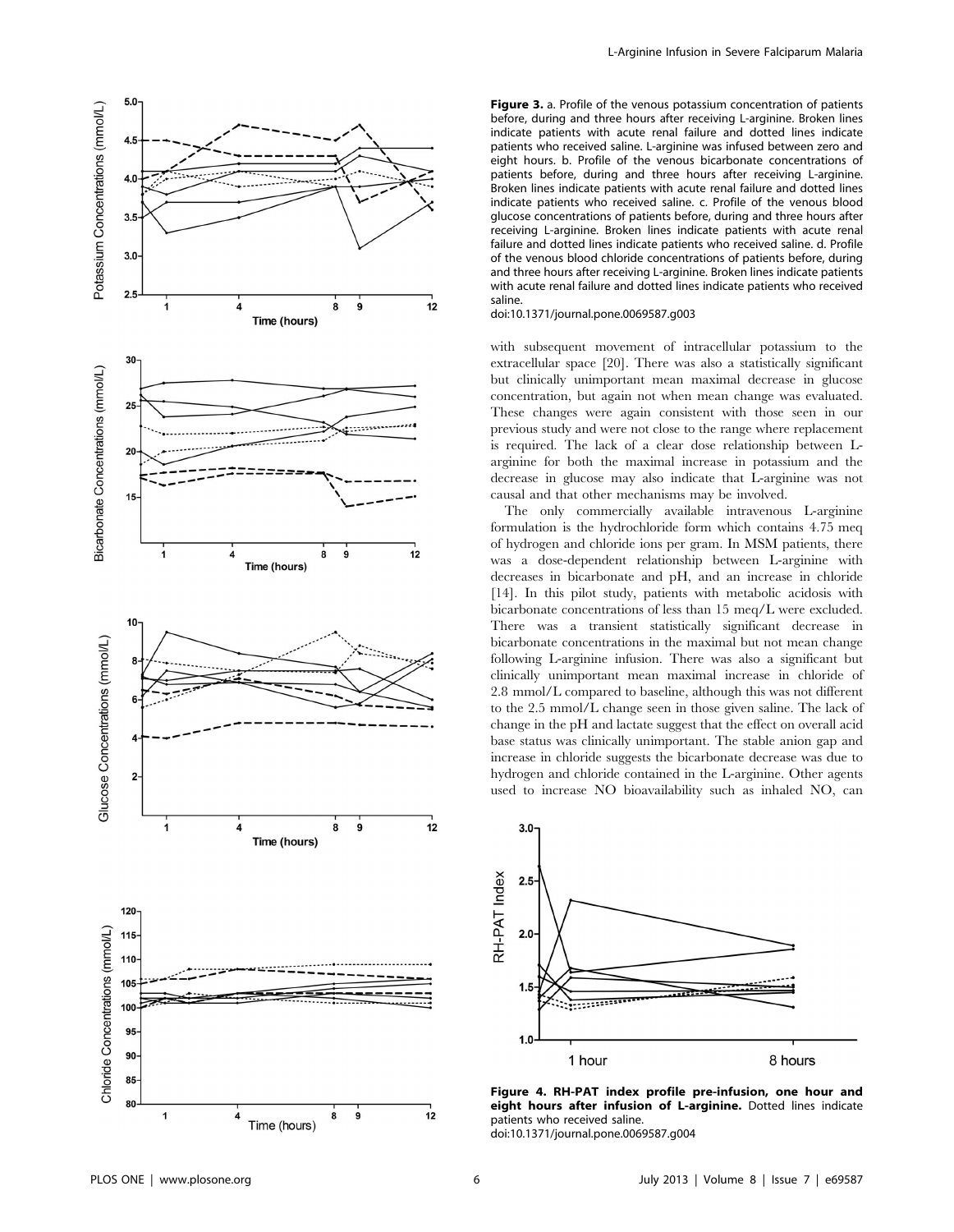

Figure 5. Time-concentration curves for plasma L-arginine concentrations before and after infusion of 12 g L-arginine (solid line) or saline (broken line) for patients 1 to 5. Xaxis = time in hours, y-axis = L-arginine concentration in mg/L. doi:10.1371/journal.pone.0069587.g005

increase methemoglobin [21]. No increase in methemoglobin was seen following L-arginine infusion.

We did not find any improvement in the lactate clearance time, and in contrast to our study in MSM, there was no increase in endothelial NO production [8]. Previously, L-arginine was given in MSM over 30 minutes in ascending doses at rates of 6 g/hour to 24 g/hour compared to the 1.5 g/hour rate in this study in severe malaria. Simulations from a pharmacokinetic model of Larginine infusion developed in MSM predicted that the dose used in the current study would deliver L-arginine concentrations above the Km of the CAT-1 transporter in 70% of the patients [15]. However, pharmacokinetic analysis in SM showed that the concentrations achieved in the current study were 40 percent lower than expected. This may be due to the increased plasma arginase concentrations found in SM compared to MSM [8], and may have contributed to the lack of endothelial response. Other factors could play a role in reducing vascular NO bioavailability in SM compared to MSM, including increased concentrations of the endogenous NOS inhibitor asymmetrical dimethylarginine (ADMA) [12], and increased NO quenching by cell-free hemoglobin [11]. The adequacy of concentrations of the NOS cofactor, tetrahydrobiopterin, in severe malaria also requires further investigation. Our results suggest that future studies of L-arginine in SM will require an increase in the dosage.

The structural model derived from moderately severe malaria appears to describe the data in severe malaria accurately. Although the small numbers of patients in whom pharmacokinetic assessment was possible limited the ability to determine accurate estimates of pharmacokinetic parameters, typical population values of CL and V appeared to be  $\sim$ 40% and  $\sim$ 400% larger for patients with severe malaria compared to the previous study in MSM [15]. Limitations in available subjects may have led to potential bias in the values of the parameters. Itislikelythat dose adjustmentmay be neededin patients with SM compared to MSM.

In summary, a 12 g dose of L-arginine infused at 1.5 g/hour for 8 hours in patients with SM was safe, well tolerated and resulted in statistically significant but transient and clinically insignificant effects on mean maximal change in systolic blood pressure, potassium, glucose, bicarbonate and chloride compared to preinfusion levels. Although numbers were small and there were only modest baseline abnormalities in lactate concentrations and Table 3. Pharmacokinetic parameter values estimated in the patients with severe malaria compared to those from moderately severe malaria [15].

| <b>Parameter</b>                                               | <b>Moderately severe</b><br>malaria (ref [15]) | Severe<br>malaria |  |  |
|----------------------------------------------------------------|------------------------------------------------|-------------------|--|--|
| Structural model parameters for L-arginine                     |                                                |                   |  |  |
| CL (L/h)                                                       | 31                                             | 61.8              |  |  |
| VI(L)                                                          | 27                                             | 115               |  |  |
| V2(L)                                                          | 21                                             | 70.9 (fixed)      |  |  |
| Q(L/h)                                                         | 74                                             | 21.4 (fixed)      |  |  |
| Structural model parameters for natural recovery of L-arginine |                                                |                   |  |  |
| Base                                                           | 33                                             | 5.88              |  |  |
| Gradient 1                                                     | 0.0612                                         | 0.153             |  |  |
| Gradient 2                                                     | $-0.139$                                       | $-0.492$          |  |  |
| Variability between patients                                   |                                                |                   |  |  |
| <b>BSV CL (%)</b>                                              | 0.274                                          | 0.116             |  |  |
| BSV V1 (%)                                                     | 0.0103                                         | 0.0103 (fixed)    |  |  |
| <b>BSV BL (%)</b>                                              | 0.163                                          | 0.163 (fixed)     |  |  |
| Residual variability                                           |                                                |                   |  |  |
| $\sigma$ (proportional)                                        | 28.6%                                          | 22.5%             |  |  |

The moderate severe malaria parameter estimates are derived from the best model without considering covariates (for comparison with the current parameter estimates).

Baseline = base+gradient(1)\*time+gradient(2)\*time<sup>2</sup>. Where time represents time post-start of L-arginine infusion.

 $CL =$  clearance, V1 = central volume of distribution, V2 = peripheral volume of distribution, Q = intercompartmental clearance, BSV = between subject variability which was assumed to be log-normally distribution and expressed as a %,  $\sigma$  = residual variability (standard deviation).

doi:10.1371/journal.pone.0069587.t003

endothelial function, no improvement in lactate clearance or endothelial function were seen. Notably plasma L-arginine concentrations following infusion appeared to be 40 percent lower than predicted. Future studies in SM will require an increase in the dosage of L-arginine.

# Supporting Information

Protocol S1 Trial Protocol. (DOC)

Checklist S1 CONSORT Checklist. (DOC)

## Acknowledgments

We thank Brice Weinberg, Don Granger, Bert Lopansri, for support and advice; Yohanes Kalvein Mira Mangngi for nursing assistance; Ferryanto Chalfein, Prayoga, Kim Piera, Tonia Woodberry, Gabriela Minigo, for technical and logistical assistance; Hao Wang and Yvette McNeil for performing the amino acid analysis; Mitra Masyarakat Hospital staff for clinical support; Mauritz Okeseray, Paulus Sugiarto, Jeanne Rini Poespoprodjo, Sri Muliati, Erens Meokbum and Lembaga Pengembangan Masyarakat Amungme Kamoro for support and assistance.

## Author Contributions

Conceived and designed the experiments: TWY RG ET RNP SD NMA. Performed the experiments: TWY DAL EK IR NA. Analyzed the data: TWY IR RG ET RNP SD NMA. Wrote the paper: TWY DAL IR RG ET EK RNP SD NMA.